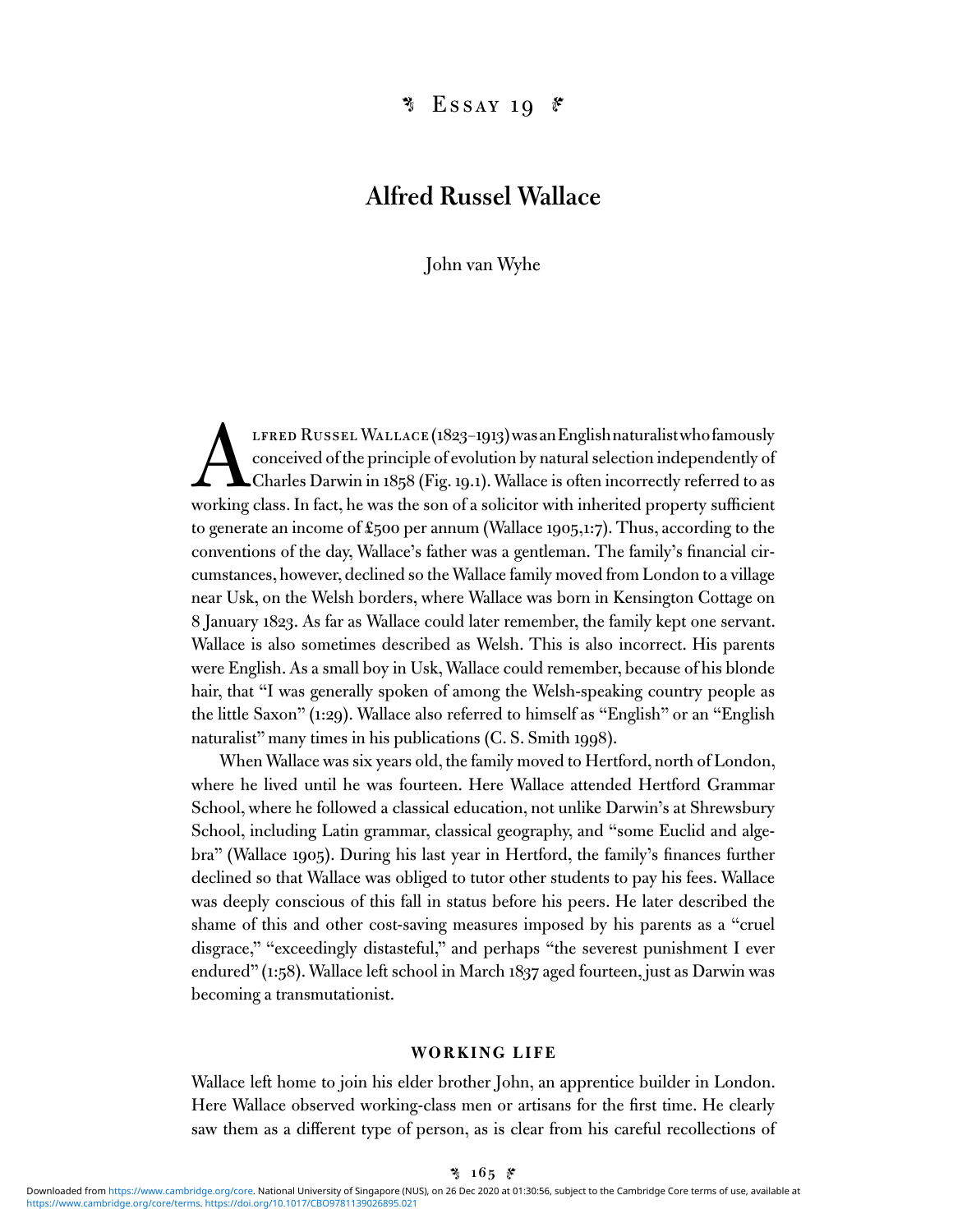

**Figure 19.1.** Alfred Russel Wallace in old age. From A. R. Wallace, *My Life* (London: Chapman and Hall, 1905 )

their language, dress, and behavior in his autobiography (Wallace 1905). His long association with working-class people adds to the modern misconception that Wallace was working class. However the designation of Wallace as working class by some modern commentators is in ignorance of the meanings and definitions of social class in Victorian Britain. There is a vast scholarly literature on the subject that shows that class was by no means simply a product of financial wealth (see, e.g., Cannadine 1999 ).

 Like other Victorians of his generation, Wallace described a society composed variously of "the higher classes," "the middle classes," "tradesmen and labourers," "peasantry," and the "lowest class of manufacturing operatives" (Wallace 1905). Caught between the usual groupings, Wallace seems to have gone through life with the impression of watching all "classes" from the outside, though he clearly felt the greatest affinity with middle-class peers. This, in addition to his formative experiences in a radical working-class context, left him with a sense that the social arrangement of his country was deeply flawed.

 Wallace spent his London evenings in a "hall of science" or mechanics' institute. In this context he encountered the socialist ideas of Robert Owen (Fig. 19.2). Wallace was deeply impressed by Owen's utopian social ideals – with his stress on environment determining character and behavior. Hence, if the social environment were improved, so would the morals and well-being of the workers. The hall of science also introduced Wallace to the latest views of religious skeptics and secularists. Although Wallace's parents were perfectly orthodox members of the Church of England, Wallace became a skeptic. From 1837 he joined his brother William as an apprentice land surveyor, first in Bedfordshire. It was a very good time to be a surveyor. The year before the Tithe Commutation Act was passed. It replaced the ancient system of the payment of tithes in kind with monetary payments based on the average value of tithable produce and productivity of the land. The valuation process required accurate maps. Wallace liked the instruments of surveying and the mathematics involved. He began to read about mechanics and optics, his first introduction to science. His days in the open air of the countryside led him to an interest in natural history. From 1841 he took up an amateur pursuit of botany, although he had no one to guide or encourage his nascent scientific interests.

 In 1843 his father died and with a decline in the demand for surveyors, his brother no longer had sufficient work to employ Wallace. After a brief period of unemployment in early 1844, Wallace, although barely qualified, worked for over a year as a teacher at the Collegiate School at Leicester.

In these years, Wallace read some very influential works for his future life. Alexander von Humboldt's *Personal Narrative* ( 1814 –29) and Darwin's *Journal of Researches*  (Darwin 1845; van Wyhe 2002-) introduced Wallace to the exciting prospect of scientific travel. Another major influence on Wallace's nascent scientific views was Charles Lyell's *Principles of Geology* (1830–33). Thomas Malthus's *Essay on the Principle of Population* (1826) would later contribute to Wallace's independent discovery of natural selection. Wallace also read the anonymous *Vestiges of the Natural History of Creation* in 1845 (Secord 2000 ). The argument in *Vestiges* for the progressive physical "development" of nature and species, Darwin's numerous remarks suggesting that species change (Darwin 1845), and Lyell's lengthy dismissal of Jean-Baptiste Lamarck's transmutation, despite a masterful exegesis of the paleontological evidence for "the gradual birth and death of species," all contributed to Wallace accepting, from about 1845, that species were not fixed but could change. However, it should be stressed that the there is and was no homogeneous idea of evolution. Instead there were very many different conceptions of biological change. The genealogical descent and branching pattern that Darwin had developed since 1837 does not appear in Wallace's private documents until the mid-1850s (Barrett et al. 1987).

 Most of the naturalistic framework of *Vestiges* was in fact derived from a work Wallace had already read, the phrenologist George Combe's *Constitution of Man* (1828) (van Wyhe 2004). Both works portrayed the world as governed by universal and beneficent natural laws tending toward progress. Combe's phrenological laws of mind were described as the most recently discovered laws of nature. Combe elaborated a system of hierarchically arranged natural laws: physical, organic, and moral. These three classes mapped onto man's constitution as described by phrenology . By combining these with a "law of hereditary descent," Combe argued that the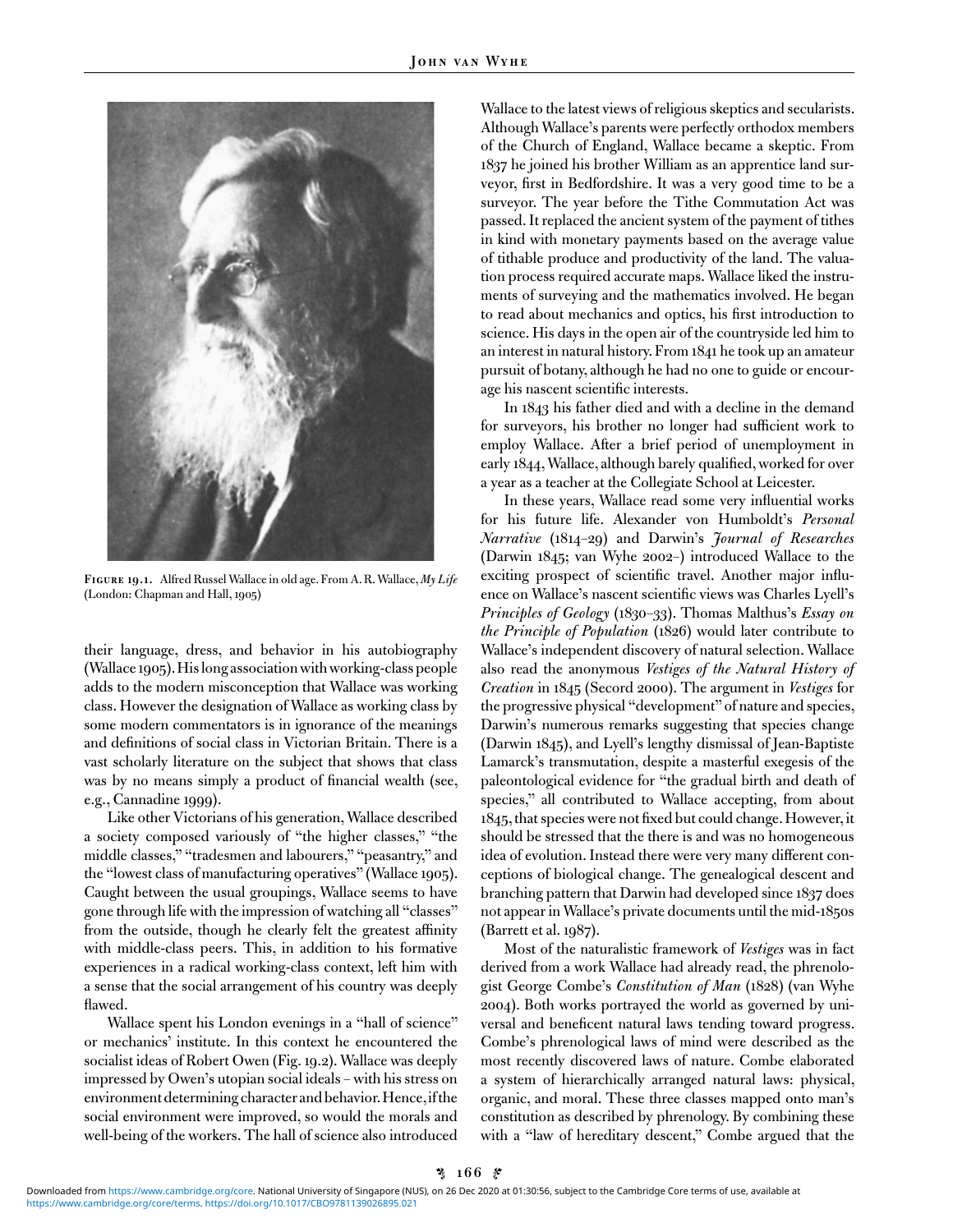

**Figure 19.2.** Robert Owen (1771–1858) was an early socialist and a great influence on Wallace. Nineteenth-century lithograph

human race would ascend the scale of improvement in organic and mental spheres (van Wyhe 2003). Hence the progress of nature was just as applicable to the human mental faculties as organic ones. Therefore, a "doctrine of natural laws ," rather than religion, would lead to future scientific and social progress. These themes appeared again and again in Wallace's later writings as these formative experiences led him to adopt much of the rationalist, skeptical, and naturalistic outlook of his Owenite working-class environment with an optimistic faith in physical and social progress through the unimpeded operation of beneficent natural laws (Durant 1979).

Another lifelong influence Wallace encountered in Leicester was mesmerism (Winter 1998). He experimented by mesmerizing some of his students, to cause rigidity of the limbs, a trance state, suggestion, as well as phrenomesmerism. In phrenomesmerism it was believed possible to excite the behavior of a particular phrenological organ by touching the specific spots on a mesmerized person's head. As Wallace  $(1905, 1:236)$  wrote in his autobiography,

 The importance of these experiments to me was that they convinced me, once for all, that the antecedently incredible may nevertheless be true; and, further, that the accusations of imposture by scientific men should have no weight whatever against the detailed observations and statements of other men, presumably as sane and sensible as their opponents, who had witnessed and tested the phenomena.

 This was perhaps the earliest instance of Wallace's lifelong characteristic of convincing himself by a few coincidences

that an explanation was true and then never again doubting it or losing his belief. The fact that his mesmerized subjects were familiar with the phrenological map of the head, for example, never entered his written consideration to explain the actions of his subjects.

 It is hardly surprising that, as a young man interested in natural science reading works on the most intriguing scientific questions of the day at the Leicester town library, Wallace there met another budding young naturalist, an enthusiastic entomologist named Henry Walter Bates . Bates introduced Wallace to his next scientific pursuit: the collecting of insects, particularly beetles .

 Wallace's brother William died in March 1845, causing Wallace to leave the school to attend to William's surveying firm in Neath, together with his brother John. The business did not succeed. Wallace next worked as a surveyor for a proposed rail line for a few months. Then he and John attempted to establish an architectural firm, which produced a few successful projects, such as the building for the Mechanics' Institute of Neath. The director of the Mechanics' Institute invited Wallace to give lectures there on science and engineering. In late 1846 Wallace and his brother John bought a cottage near Neath where they lived with their mother and sister Fanny.

## **A M A Z O N , 1 8 4 8 – 1 8 5 2**

 In April 1848 Wallace and Bates sailed for Brazil to earn a living as natural history specimen collectors. They initially stayed in Para (now Belém). After collecting Amazonian specimens together for nine months, Wallace and Bates continued separately. Wallace focused particularly on collecting in and exploring the Upper Rio Negro. The principal scientific result of his time on the Amazon was an appreciation of the biogeographical boundaries, particularly broad rivers, that separated different species. Thus, Wallace employed a similar mode of regional demarcation to his earlier surveying work (J. R. Moore 1997).

 In 1852 Wallace was returning home when disaster struck. His ship caught fire and sank destroying almost the entirety of his notes and personal collection. Fortunately the collection had been insured by Wallace's agent Samuel Stevens for £200. If Wallace collected any notes or material for his interest in the origin of species, none has survived, and he never referred to any in his later writings.

Wallace's subsequent publications therefore suffered from the dearth of data he was able to bring home. His first book *Palm Trees of the Amazon and Their Uses* (1853) described the distribution and uses of the palms he had observed and was illustrated from his own sketches. The book was criticized by some contemporaries because of its scanty detail, inaccuracies in some of the drawings, and sometimes amateurish descriptions, all resulting from his lack of training as a botanist. His other book fared better. *A Narrative of Travels on the Amazon and Rio Negro* (1853), although also criticized for its dearth of particular data, was better received and sold better. Wallace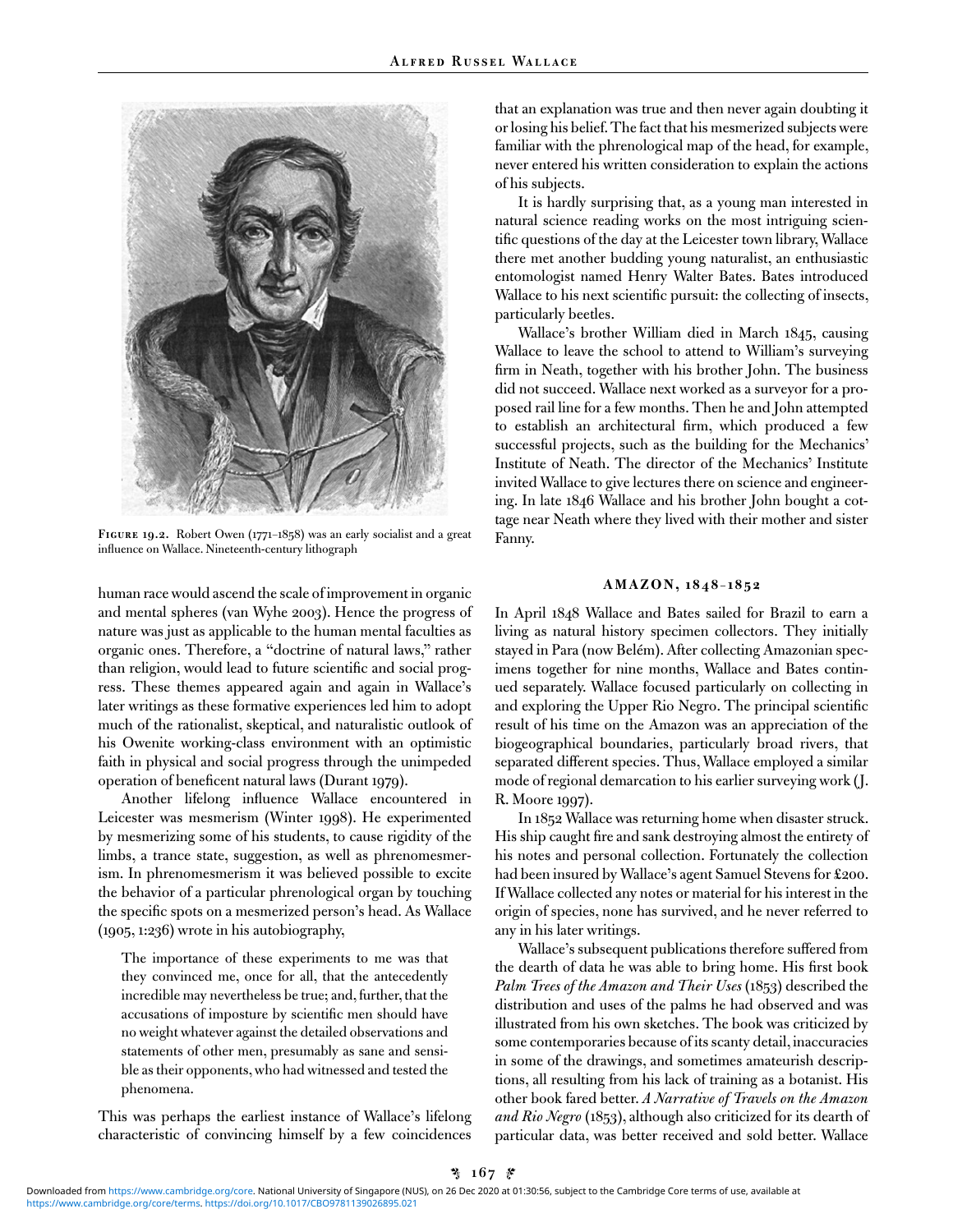also read papers before scientific societies and made important connections in the London scientific community.

## **S O U T H E A ST A S I A , 1 8 5 4 – 1 8 6 2**

 After only eighteen months in England, Wallace again set of for the tropics to work as a specimen collector. As Bates remained in the Amazon basin, Wallace headed instead for Southeast Asia. He had been advised that British cabinets were particularly lacking in specimens from those regions and hence it would be a profitable collecting ground. Wallace was also keen to observe one of the world's few species of great apes, the orangutan, and the different human races in the region. The scientific connections made during his time in London allowed him to appeal for financial assistance to the Royal Geographical Society which in turn secured government funding to pay for a first-class passage to Singapore and a second-class ticket for a young assistant named Charles Allen. Wallace arrived in Singapore on 18 April 1854.

 Over the next eight years Wallace made dozens of expeditions procuring 125,000 specimens, including insects, birds, shells, and mammals. In 1855, while living in Sarawak on the island of Borneo, Wallace wrote his first theoretical paper on species: "On the Law Which Has Regulated the Introduction of New Species" (Wallace 1855 ). In this essay Wallace argued, "Every species has come into existence coincident both in time and space with a pre-existing closely allied species." Although a clear and lucid exegesis of the paleontological and biogeographical data of the time, the paper did not explicitly state that species transmuted one into another. It instead made the case of geological succession. Wallace used intentionally vague language that new species were somehow created according to the model of preceding species. He was testing the waters. Therefore, it was possible for some readers, such as Darwin, to conclude that Wallace referred to a series of supernatural creations in particular times and places. Hence, only much later in *Origin of Species*, Darwin (1859, 355) wrote, "I now know from correspondence, that this coincidence [Wallace] attributes to generation with modification ." Others, less accustomed to accepting the evidence for transmutation, such as Lyell, found the implications of the Sarawak paper more novel and suggestive. Lyell opened his own species notebooks (L. G. Wilson 1970). Lyell also urged Darwin to publish his views in outline first rather than continuing to complete his studies and publish on a large scale (van Wyhe 2007). Hence, Darwin began on 14 May 1856 "by Lyells advice" a more condensed version of his original plan (van Wyhe 2006). This condensed version is still known as the "big book" and would have extended to three volumes (R. C. Stauffer 1975, 11). By the spring of  $1858$ , Darwin had completed more than ten chapters, covering two-thirds of the topics later discussed in *Origin of Species* .

 In 1858 Wallace was living on the island of Ternate in the Moluccas, the fabled spice islands, west of New Guinea, and then part of the Dutch East Indies. It was here that Wallace conceived of an explanation for the origin of new species that was strikingly similar to Darwin's. According to his own much later recollections, he was suffering from a recurrent bout of fever when the idea came to him. Years before, he had read Malthus's observations that the inevitable geometrical population human growth was prevented only by severe checks. Hence, remembering the argument of Malthus, Wallace conceived of "a general principle in nature" that permitted only a "superior" minority to survive "a struggle for existence" (Darwin and Wallace 1858).

 Wallace elaborated this theory in his so-called Ternate essay "On the Tendency of Varieties to Depart Indefinitely from the Original Type." As he wrote in the essay itself,

 The numbers that die annually must be immense; and as the individual existence of each animal depends upon itself, those that die must be the weakest – the very young, the aged, and the diseased, – while those that prolong their existence can only be the most perfect in health and vigour – those who are best able to obtain food regularly, and avoid their numerous enemies. It is, as we commenced by remarking, "a struggle for existence," in which the weakest and least perfectly organized must always succumb. (Darwin and Wallace 1858 , 56–57)

 Many species have one or more daughter varieties. How these were formed is not stated in the essay. However, as the environment slowly changed as Lyell had argued, a species might become unsuited to its environment and die out. One of its daughter species might, however, be well suited to the new environment and prosper. It could never return to the original parent form as this was now inferior in that environment. This process, reiterated over vast geological time, would account for the origin of new species and the fact that some species had common ancestors.

 What happened next has been surrounded by confusion and conspiracy theories for decades. However, there is no evidence for any of the accusations against Darwin. Wallace sent his essay to Darwin, whom he knew to be preparing a large work on evolution, in case it might interest him, with the request that it be forwarded on to Lyell if sufficiently interesting. The essay was largely written against Lyell, but using his own style of reasoning. Wallace hoped to convince Lyell that evolution was the inevitable outcome of the gradual laws of nature.

 The single greatest mystery in this story is the date that Wallace sent the essay to Darwin. The Ternate essay is dated February 1858. The original manuscript and its covering letter do not survive. If the essay was sent to Darwin on the next monthly mail steamer after February, as Wallace recollected over a decade later, this would have been 9 March 1858. A letter to Frederick Bates sent on this steamer still survives and bears postmarks showing that it arrived in London on 3 June 1858 (see McKinney 1972). Davies (2008) has shown that all the intermediate mail steamer connections fit for these dates. Darwin's letter to Lyell, which claimed receipt of Wallace's letter and essay on the same day, has been dated to 18 June 1858 (Darwin 1985–, 7:107).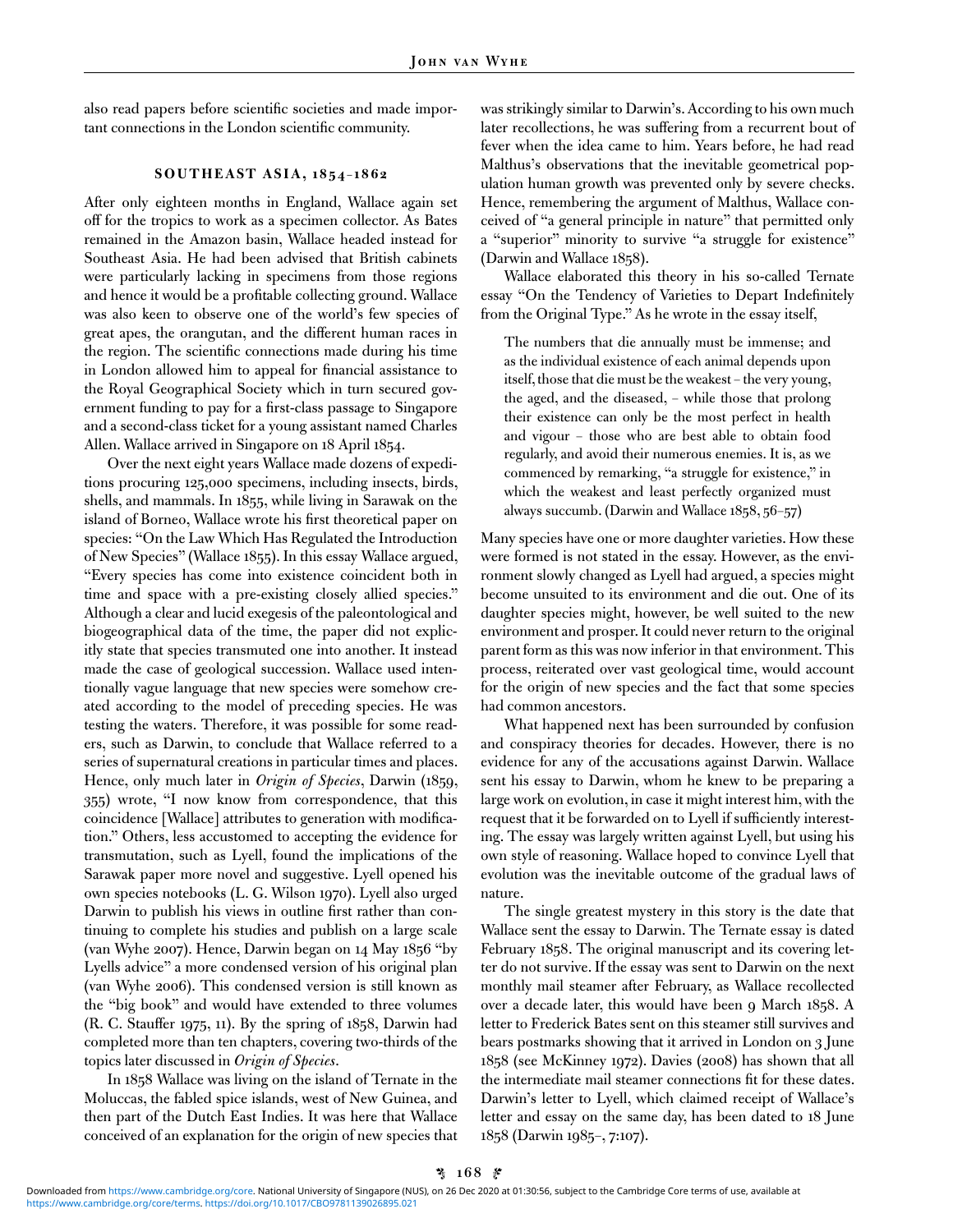Hence, several writers have asked, if both the Bates and Darwin letters left Ternate on the same ship, how could Darwin receive his on 18 June (as he claimed) and not 3 June? This apparent discrepancy has been the source of great confusion. The reason these two weeks are of consequence is that some commentators believe that Darwin delayed forwarding Wallace's essay to Lyell in order to appropriate, unacknowledged, ideas from Wallace's manuscript into his own (Brackman 1980; J. L. Brooks 1984; Davies 2008).

 However, the conspiracy theorists have failed to realize that Wallace wrote his lost letter in reply to a letter from Darwin received on that very same 9 March steamer. There is no evidence from his surviving correspondence that Wallace could reply by the same steamer while in the Moluccas. Furthermore, the date of receipt of Wallace's letter and essay by Darwin on 18 June 1858 is exactly the right day for the mail steamer that left Ternate in early April and, through an unbroken series of mail steamer connections, arrived in London on 17 June (van Wyhe and Rookmaaker 2012).

 The recurring accusations that Darwin did or could have borrowed ideas, such as the principle of divergence, from Wallace's writings were conclusively refuted in an important essay by David Kohn (1981). Kohn showed that what many writers mistakenly call an idea of "divergence" between Darwin and Wallace is two different things, which Kohn called "taxonomic divergence " and "a principle of divergence ." Taxonomic divergence is the observation that "taxa can be arranged in a branched-hence diverging-scheme" (Kohn 1981, 1105). Darwin made this observation as early as 1837, and this is reflected in his famous Notebook B family tree sketch, which depicts daughter species diverging off a central ancestral trunk. Taxonomic divergence was also mentioned in one line of Wallace's Sarawak paper (1855), but no explanatory principle was given.

 A "principle of divergence," according to Kohn, explains "how divergence occurs." Darwin developed this by the mid-1850s and clearly described it in a letter to Asa Gray in September 1857. The same treatment of divergence appeared in Darwin's draft chapters for *Natural Selection* (R. C. Stauffer 1975). After these documents were written, Darwin received Wallace's Ternate essay. The essay contained only one statement on how divergence occurs: "But this new, improved, and populous race might itself, in course of time, give rise to new varieties, exhibiting several diverging modifications.... Here, then, we have progression and continued divergence." As Kohn demonstrated, there were fundamental differences between Wallace's 1858 continued divergence and Darwin's much longer 1857 principle of divergence. Wallace "offered an explanation that is ecologically static, where a new species forms only by the extinction of its parent. There is none of the creation of new evolutionary opportunities by the subdivision of the environment that characterized Darwin's principle of divergence" (Kohn 1981, 1106).

 Darwin was greatly surprised to receive Wallace's essay with its stress on a struggle for selection that sounded so similar to his own explanations. He forwarded Wallace's essay the same day to Lyell and asked for advice. Concerned that their friend would lose his priority in the idea of natural

#### ON THE TENDENCY OF SPECIES TO FORM VARIETIES. 45

On the Tendency of Species to form Varieties; and on the Perpetuation of Varieties and Species by Natural Means of Selection. By CHARLES DARWIN, Esq., F.R.S., F.L.S., & F.G.S., and ALFRED WALLACE, Esq. Communicated by Sir CHARLES LYELL, F.R.S., F.L.S., and J.D. HOOKER, Esq., M.D., V.P.R.S., F.L.S., &c.

#### [Read July 1st, 1858.]

#### London, June 30th, 1858.

MY DEAR SIR,-The accompanying papers, which we have the honour of communicating to the Linnean Society, and which all relate to the same subject, viz. the Laws which affect the Production of Varieties, Races, and Species, contain the results of the investigations of two indefatigable naturalists, Mr. Charles Darwin and Mr. Alfred Wallace.

These gentlemen having, independently and unknown to one another, conceived the same very ingenious theory to account for the appearance and perpetuation of varieties and of specific forms on our planet, may both fairly claim the merit of being original thinkers in this important line of inquiry; but neither of them having published his views, though Mr. Darwin has for many years past been repeatedly urged by us to do so, and both authors having now unreservedly placed their papers in our hands, we think it would best promote the interests of science that a selection from them should be laid before the Linnean Society.

Taken in the order of their dates, they consist of:-

1. Extracts from a MS. work on Species\*, by Mr. Darwin, which was sketched in 1839, and copied in 1844, when the copy was read by Dr. Hooker, and its contents afterwards communicated to Sir Charles Lyell. The first Part is devoted to "The Variation of Organic Beings under Domestication and in their Natural State;" and the second chapter of that Part, from which we propose to read to the Society the extracts referred to, is headed, " On the Variation of Organic Beings in a state of Nature; on the Natural Means of Selection; on the Comparison of Domestic Races and true Species."

2. An abstract of a private letter addressed to Professor Asa Gray, of Boston, U.S., in October 1857, by Mr. Darwin, in which

\* This MS, work was never intended for publication, and therefore was not written with care.-C. D. 1858.

**Figure 19.3.** The opening page of the Darwin-Wallace announcement of evolution through natural selection. Permission: Wellcome

selection of twenty years, Lyell and J. D. Hooker had extracts from Darwin's manuscripts from 1844 and 1857 and Wallace's draft essay read before the Linnean Society of London on 1 July 1858. These documents were published together in the society's proceedings in August 1858 (Fig. 19.3). Both events, despite their retrospective importance, were largely overlooked by contemporaries and were certainly too brief to engender any scientific revolution (Moody 1971; England 1997). Even Lyell and Hooker themselves were not yet fully convinced of Darwin's views, and hence neither could have had the slightest idea that he was unveiling the greatest theory in biology, as modern commentators now see the event.

 Had Darwin not forwarded Wallace's essay for publication, Wallace would probably never have been credited as co-discoverer of natural selection at all because Wallace did not plan to publish on the subject until his return to England,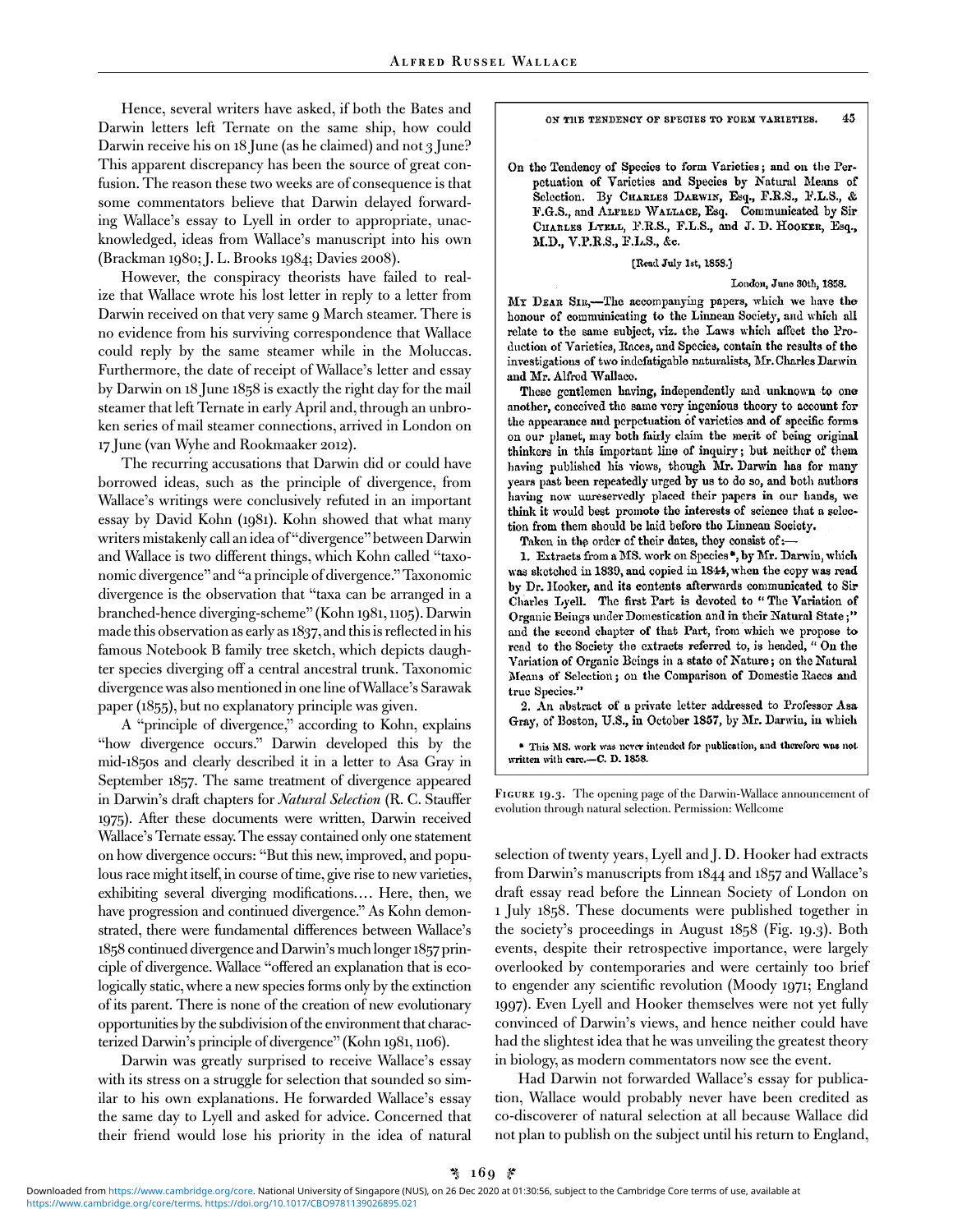

**Figure 19.4.** The sharp dividing line between the Asian and Australian fauna of the eastern and western sides of the Malay Archipelago proposed by Wallace

as he wrote to the ornithologist Alfred Newton in 1887: "I *had* the idea of working it out, so far as I was able, when I returned home" (F. Darwin 1892, 190). In 1857 letters to Darwin and H. W. Bates, Wallace also indicated his intention to prepare a work on species after returning, when he would have access to essential English libraries and collections (Darwin 1985–, 6:457). Wallace returned home only in 1862, an estimated two years after Darwin would have completed and published his big book on species (van Wyhe 2007) .

 After Wallace's return to Britain in 1862, he was, for the first time in his life, financially secure. Stevens had invested his money well. However, over the next several years, Wallace lost his savings through the demands of a needy family and a series of bad investments. (Raby 2001) He tried unsuccessfully to secure full-time employment. Instead, he earned money by writing, giving occasional lectures, and correcting exam papers, the only regular paid job of his later life.

In late 1864, Wallace was devastated when his fiancée suddenly broke off their engagement. "I have never in my life experienced such intensely painful emotion" (Wallace 1905, 1:410). A few months later, in 1865, he began attending spiritualist séances. Like mesmerism and phrenology before, Wallace claimed he approached the subject with initial skepticism but soon became entirely convinced that the "phenomena" produced by mediums such as table rappings, spirit writings, and apparitions in dark rooms must be genuine and never again doubted the correctness of his conclusion, despite numerous cases of mediums publicly exposed as frauds. The following year he published "The Scientific Aspect of the Supernatural" (1866) and suggested that spiritualism merited scientific

investigation. Spiritualism opened a new avenue for Wallace's belief in the possibility of human progress. It also gave him an explanation for what he believed were human abilities not needed for survival in a savage state and therefore not capable of explanation by natural selection.

In 1866 Wallace married Annie Mitten, the daughter of his botanist friend William Mitten. They had three children, two of whom survived to adulthood. In 1869 Wallace published his most famous book *The Malay Archipelago* recounting his travels in Southeast Asia. It was his most successful work both financially and critically. It is still in print and continues to enthrall readers with its tales of adventure and a deep appreciation for tropical natural history. In it he popularized his famous generalization of a sharp line between the fauna of Australia and Asia, now known as the Wallace Line, as he described it: "We have here a clue to the most radical contrast in the Archipelago, and by following it out in detail I have arrived at the conclusion that we can draw a line among the islands, which shall so divide them that one-half shall truly belong to Asia, while the other shall no less certainly be allied to Australia" (Wallace 1869a,1:13). It is important to remember that it was already common knowledge that Asian fauna inhabited the western side of the archipelago and Australian forms the eastern. Wallace attributed his line to two great sunken continents, one Asian, the other greater Australian. The islands of the archipelago were the scattered fragments that remained. But these preserved evidence of two former ancestral homes for the two faunas.

 The book was also heavily anthropological, focusing on the races, languages, and other cultural details he observed ( Fig. 19.4 ). He divided the peoples also into to two main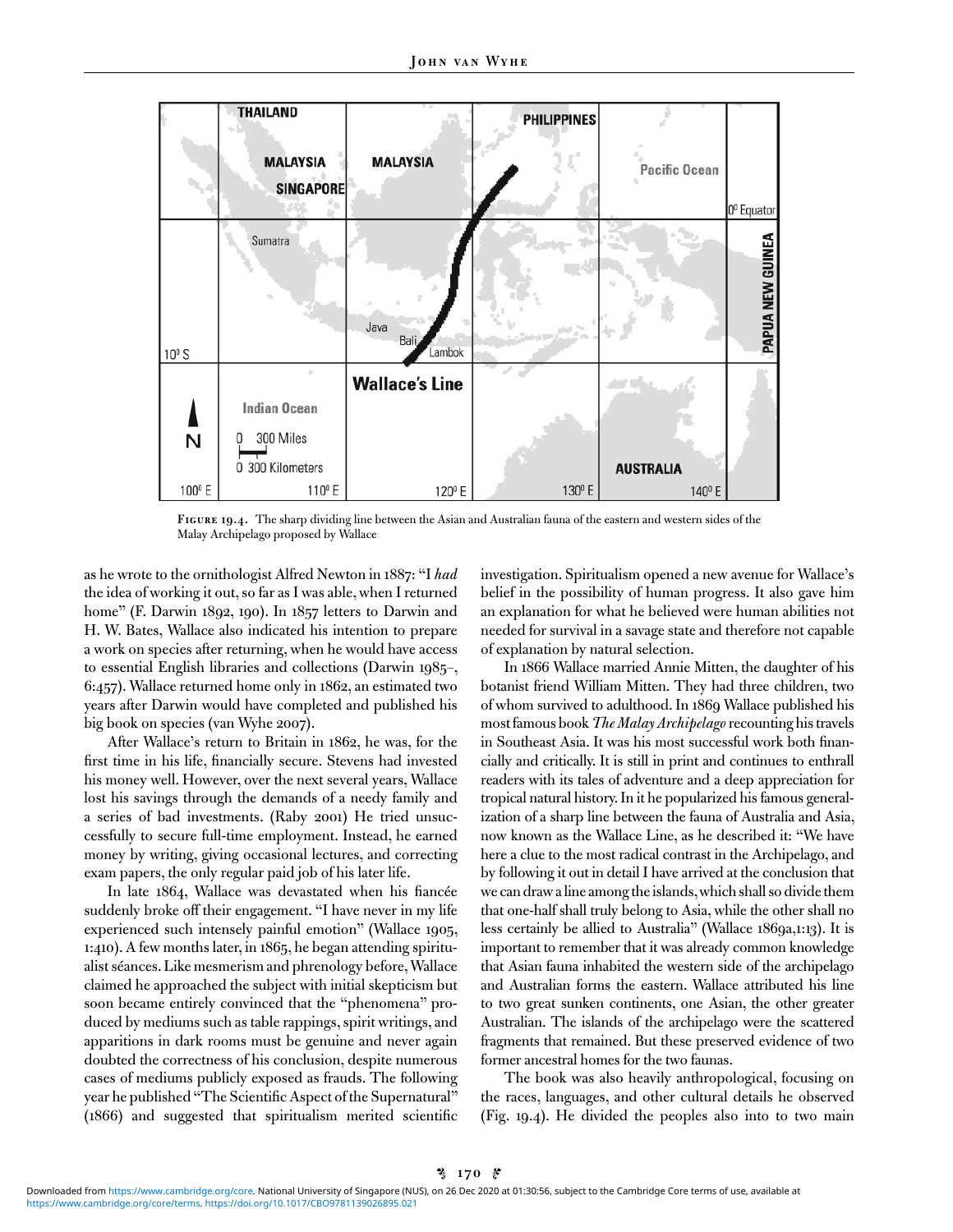types, the Malayan and Papuan races. These too were roughly segregated east and west.

Also in 1869-70 Wallace published new proposals about the origins of human beings, which marked one of his greatest differences with Darwin (Wallace 1869b; 1870a: 332-71). His account was in fact based on the argument from ignorance. He could not see how natural selection could bring about several attributes of human beings, such as a moral sense and high intelligence, as he assumed these were not needed in a savage state of existence in early human prehistory as he did not believe they were needed by the "savage" peoples he had visited in Brazil and Southeast Asia. Therefore, he reasoned, natural selection could not have done so. Building on this assumption, Wallace asserted that this was evidence that a "Higher Intelligence" had intervened in the course of human evolution. These views were not well received by the new Darwinian community.

 In the 1870s Wallace returned to his earlier surveyor's perspective with further publications on biogeography. In 1876 he published one of his most important books: *The Geographical Distribution of Animals*. Following Sclater (1857), Wallace divided the world into six main regions. Wallace discussed all of the known factors that determined the dispersal of living and extinct terrestrial animals including elevation, vegetation, land bridges, ocean depth, and glaciation.

*Tropical Nature, and Other Essays* (1878) was mostly reprinted material. It included Wallace's response to Darwin's theory of sexual selection to explain the origin of some animal coloration. Wallace argued that endless reiterations of female choice could not bring about male colorations and other features such as Darwin had argued for the feathers of the Argus pheasant. Instead, Wallace (1878, 365) imagined the "greater vigour and activity and the higher vitality of the male" led to more vivid coloration.

In 1870 Wallace took up the published wager of a flat-earth advocate. Although Wallace demonstrated, using his old surveying equipment, that a six-mile stretch of the old Bedford canal was indeed slightly convex, his opponent refused to accept the results and spent the rest of his life libeling and persecuting Wallace. It was, Wallace (1905, 2:364) recalled, "the most regrettable incident in my life" and "cost me fifteen years of continued worry, litigation, and persecution, with the final loss of several hundred pounds."

*Island Life* (1880) was one of Wallace's most successful books. It surveyed the problems of the dispersal and speciation of plants and animals on islands that he categorized, following Darwin, as oceanic or continental. The latter type Wallace subdivided into "continental islands of recent origin," like Great Britain, and ancient continental islands, such as Madagascar. Unlike Darwin's theories of erratic spread to account for the discontinuous distribution of types, Wallace favored theories of continuous spread followed by selective extinctions, thus creating the appearance of gaps.

 After 1880 Wallace's attention was increasingly spread across ever wider interests including a land nationalization campaign, anti-vaccination campaign, urban poverty, socialism, private insane asylums, militarism, and life on other planets. At the end of the 1880s, Wallace dropped his adherence to the individualism of Herbert Spencer and returned to the Owenite socialist fold (G. Jones 2002). This huge spread of interests in social and other matters depleted his scientific output.

 From 1886 to 1887, Wallace traveled on a lecture tour across the United States. His lectures outlined the theory of evolution by natural selection and the evidence that supported it. These lectures formed the basis of one of his most important books, *Darwinism* (1889). The book was perhaps the clearest and most convincing overview of the evidence for evolution produced in the nineteenth century, second only to *Origin of Species* , and remains an outstanding overview even today. Wallace was more strictly selectionist than Darwin, who had allowed a role for other causes of change. However, the supernatural speculations regarding mankind's origins in the final chapter were either ignored or lambasted by contemporary reviewers. Some of the harshest words ever published about Wallace, in fact, were in reference to these views. The Darwinian acolyte G. J. Romanes (1890) wrote: "It is in the concluding chapter of his book, much more than in any of the others, that we encounter the Wallace of spiritualism and astrology, the Wallace of vaccination and the land question, the Wallace of incapacity and absurdity." The accusation of belief in astrology was incorrect.

*The Wonderful Century* (1898) discussed the achievements of the nineteenth century and, at even greater length, its problems. *Land Nationalisation* (1882) was a handbook on land reform aimed at telling the "landless classes" how to recognize their rights regarding landownership: "to teach them what are their rights and how to gain these rights" (Wallace 1882 , vii).

*Man's Place in the Universe* (1903) argued against the existence of human beings on any other planet in the solar system (particularly given recent speculation about Mars) or indeed anywhere else in the universe but Earth. In 1905 he published his autobiography *My Life*; it remains the principal biographical source on Wallace. *The World of Life* ( 1910 ) was his final word on spiritualism and his view that humanity was placed on Earth for a reason. His last two books were on social issues and the land question. *Social Environment and Moral Progress* and *The Revolt of Democracy* appeared in 1913. The two base causes of poverty and starvation in a land of superfluous wealth were "land monopoly and the competitive system of industry" (Wallace 1913b, 1). Here again was Wallace's belief in removing social obstacles so that natural progress could ensue.

### **C O N C LU S I O N**

 Wallace will no doubt remain an endearing, colorful, confusing, and controversial figure in the history of science. He is now often described, especially by commentators